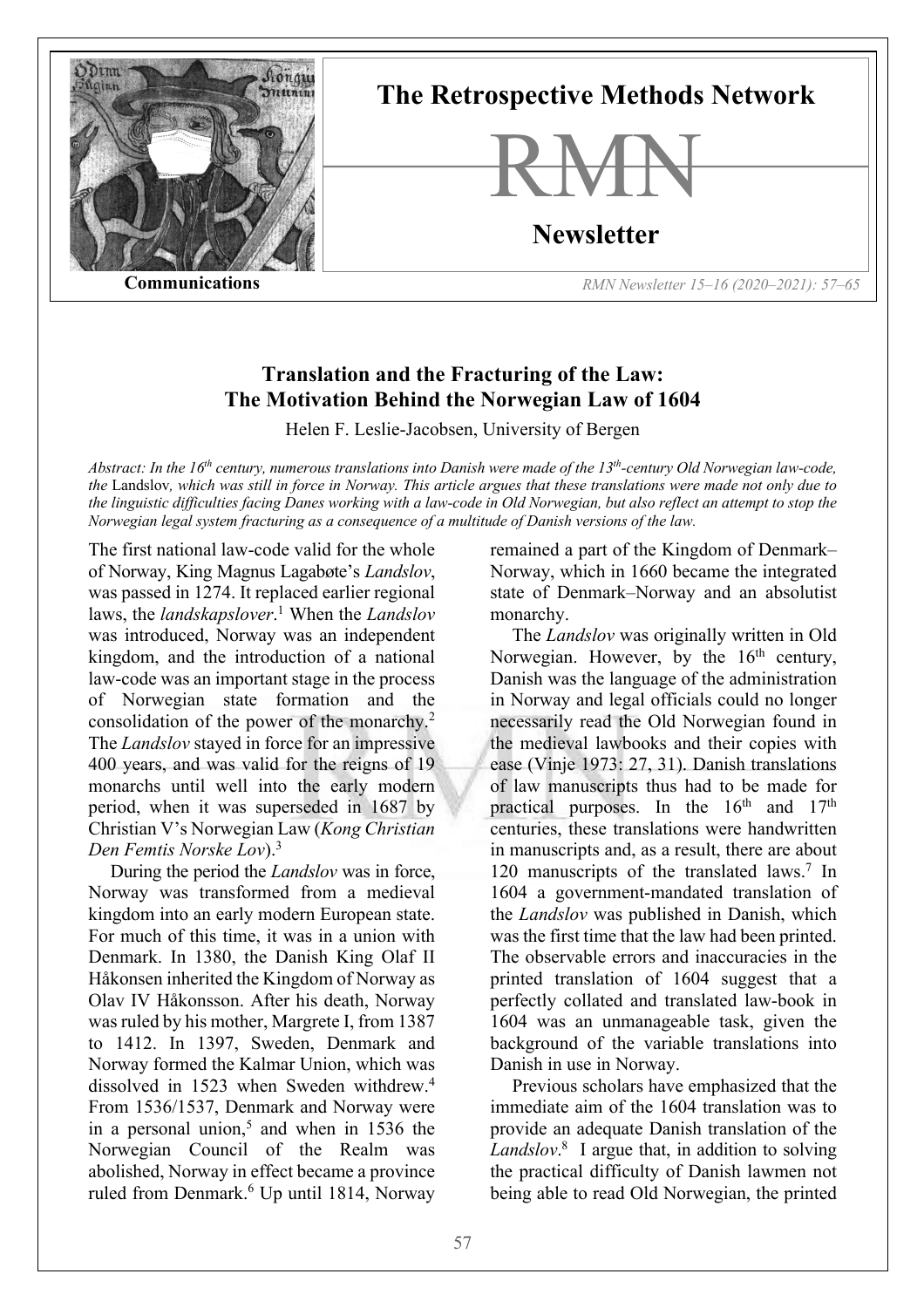translation of 1604 was put together in an attempt to stop the Norwegian legal system fracturing as a consequence of a multitude of Danish versions of the law, and to consolidate the Danish control over the Norwegian legal system. The printed translation of 1604 aimed to codify law that was valid, thus aiming to incorporate amendments and other regulations that had been promulgated since the time of Magnus Lagabøte, thereby consolidating Norwegian law from the variable translations available by the end of the  $16<sup>th</sup>$  century. Incorporating 300 years of amendments into the law-code was no easy task, which will have been one of the reasons why it took so long to produce a satisfactory text, and why the results were mixed, as this article will demonstrate. One other important aspect of the assembly and printing of the law-code was to consolidate Danish control over the Norwegian legal system. The Danish king asserted his authority by printing the law and distributing it around Norway, a country still without its own printing press. This move from Copenhagen gave a clear signal of Danish power and wealth. Norwegians were now under the control of a law distributed directly from Denmark, even if the content was still recognisably Norwegian. The absolutism established in Denmark in the 1660s was included in Norwegian law with the introduction of Christian V's Norwegian Law (*Kong Christian Den Femtis Norske Lov*), with which the *Landslov* was finally replaced in 1687.9

The article analyses diverging translations of the *Landslov*. I will begin by presenting the background of the *Landslov*'s 16<sup>th</sup>-century translations into Danish. Secondly, I examine the  $16<sup>th</sup>$ -century attempts at putting together a new translation, and, thirdly, I will discuss the aims of the printed translation of 1604.

# *The Background of the Translations of the Landslov into Danish ca. 1600*

While little work has been done on the Danish translations of the *Landslov*, there are thought to have been 3–4 influential translations actually undertaken that were copied and circulated widely, one from the beginning of the  $16<sup>th</sup>$ century, one from the 1530s and one from the 1550s. It has been suggested that lawmen with especially good expertise were responsible for

these. In the 1560–1570s and, later, other translations seem to have been undertaken but these were not widely disseminated. (Fladby 1986: 192.)

Disparity arose in the translations of the *Landslov*, both in comparison with the Old Norwegian versions of the law texts (the source texts), and between the translations themselves. For comparative purposes, I will illustrate this with four manuscripts, two from early in the manuscript tradition (ca. 1300), and two later Danish translations, one from the end of the 16<sup>th</sup> century and one from 1600.

- 1. Holm Perg 34 4to from the last quarter of the  $13<sup>th</sup>$  century, the oldest surviving *Landslov* manuscript
- 2. AM 79 4to from the end of the  $16<sup>th</sup>$  century
- 3. NKS 1642 4to from around 1300
- 4. AM 92 4to from 1600, a copy of NKS 1642 4to

Holm Perg 34 4to is the oldest manuscript of the *Landslov* still preserved. The selection of text examples made in Table 1 concerns the killing of a lawman.<sup>10</sup>

Although AM 79 4to is not a direct translation of Holm Perg 34 4to, the translation of the *Landslov* it contains is typical, and its exemplar seems to have been close enough that we can get an idea of the translation strategy employed. Key vocabulary remains recognizably the same: for example, *logmann* ['lawman'] in Holm Perg 34 4to is rendered by *Laugmand* in AM 79 4to. Old Norwegian *níðingsvíg* in Holm Perg 34 4to is rendered by Danish *nidings verck* in AM 79 4to. The first half of the compound remains the same, but the second element replaces *víg* with *verck* ['deed'], changing the meaning from 'villainous killing' to 'villainous deed'; whether *víg* or *verck*, both misdeeds meant that the perpetrator was considered a *níðingr*, a scoundrel with a malicious and base character. *Skipaðr* in the Old Norwegian means 'appointed', and also has connotations of something having been created. This is rendered by *skickit* in Danish, a Low German loan word (*schicken*) (*Den Danske Ordbog*, *s.v.* 'skikke'), which means 'appointed', and also has connotations of something having been fashioned or set up in such a way as to be fit for a specific purpose. The lawman in Old Norwegian graphically *høggr niðr* ['strikes down'] justice (more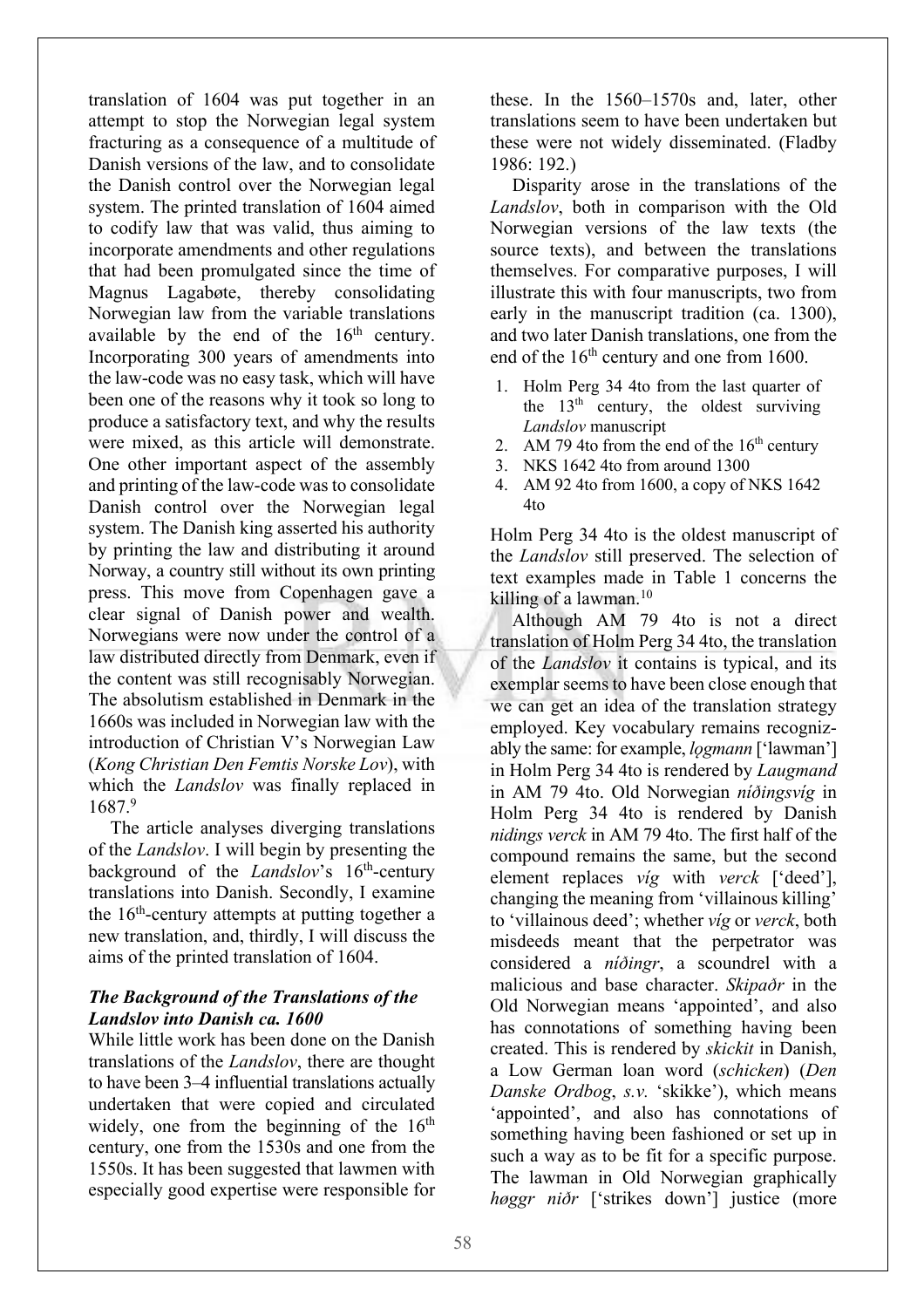*Table 1. Comparison of extracts from four manuscripts concerning the killing of a lawman.*

|                                   |                            |                                       | AM 92 4to                     |
|-----------------------------------|----------------------------|---------------------------------------|-------------------------------|
| Holm Perg 34 4to                  | AM 79 4to                  | NKS 1642 4to                          | $(1600, \text{copy of})$      |
| (late $13^{\text{th}}$ century)   | (late $16^{th}$ century)   | (ca. 1300)                            | NKS 1642 4to)                 |
| Þat er ok níðingsvíg, ef          | Det er oc nidings verck at | Þat er nidings vigh at                | Det er nidinngsverck, at      |
| maðr drepr logmann þann           | drebe Laugmand som til     | uega logman firir retta               | mand dræber Lagmanden         |
| er til þess er skipaðr at         | des er skickit at sige     | logsogn. bui<br>at<br>han             | for rette lagsognn Thi at     |
| segja monnum logg bví at          | mend laug. Thi huo det     | hoggar niðr rœttyndi firir            | denn nedhugger retten for     |
| sá høggr niðr réttyndi fyri       | giør hand nedertrycker ret | mannon. Þui at han er                 | mannd Thi hannd er dem        |
| ollum monnum bví at               | for alle mand Thi hand er  | allum iamskyldugar log                | alle lige ret pligtige som i  |
| ollum<br>hann<br>er               | alle plictige loug at sige | at segia beim sem han er              | hans lag sognn ere. $(22v)$   |
| jafnskyldugr svá ríkum            | saa velde fattige som den  | ifir skipaðr. (31a)                   |                               |
| sem fátókum þar sem               | rige. $(33r)$              |                                       |                               |
| er yfir skipaðr.<br>hann<br>(23v) |                            |                                       |                               |
| It is also a villainous           | It is also a villainous    | It is a villainous killing to         | It is a villainous killing to |
| killing if a man kills a          | killing to kill a lawman,  | slay a lawman for a just              | kill a lawman for a just      |
| lawman, that one who is           | who to this is appointed:  | decision.<br>Because<br>he            | decision.<br>Because<br>he    |
| appointed to do this: to          | to say the law to people.  | exacts [literally 'strikes]           | exacts [literally 'strikes]   |
| say the law to people so          | Because that one does      | down'] justice for people.            | down'] justice for men.       |
| that that one exacts              | this: he brings justice to | Because he is equally                 | Because he is equally         |
| [literally 'strikes down']        | for all people.<br>bear    | obliged to say the law to             | obliged in the law to all     |
| justice for all people            | Because he is equally      | everyone that<br>he<br>$\overline{1}$ | those who are in his          |
| he<br>equally<br>is<br>since      | obliged to say the law to  | appointed over.                       | jurisdiction.                 |
| obligated to the rich as to       | the very poor as to the    |                                       |                               |
| the poor where he is              | rich.                      |                                       |                               |
| appointed [to preside]            |                            |                                       |                               |
| over.                             |                            |                                       |                               |

idiomatically, 'exacts justice'); in Danish, he *nedertrycker* ['bears down'] justice (more idiomatically, 'brings justice to bear'). The AM 79 4to translation lacks the final "hann er yfir skipaðr" ['he is appointed to preside over']; Holm Perg 34 4to denotes that each lawman is responsible for his own territory, while the Danish version is more general about the duty of the lawman, $<sup>11</sup>$  although it agrees</sup> with the Old Norwegian that the lawman is as equally obligated to the rich as to the poor.

AM 92 4to from 1600 is a direct translation of NKS 1642 4to from c. 1300. Again, we can see that key legal vocabulary is preserved (*nidings vigh* is translated *nidinngsverck*, with the same change in the second element of 'killing' to 'deed'), *logman* is translated *Lagmanden*, *logsogn* is translated *lagsognn*. *Hoggar niðr* in the source text becomes *nedhugger* in the target text, which has the same meaning but uses vocabulary with a Low German rather than an Old Norse origin. AM 92 4to translates "þeim sem han er ifir skipaðr" as "som i hans lag sognn ere", delineating the area of the lawman's responsibility more precisely. It moves the focus of his responsibility from the group of people for whom he is responsible in the Old Norwegian, to simply those living in an administrative area in the Danish text.

Variation amongst the Danish translations becomes clearer if we add readings from AM 90 4to, from 1593:12

Det er och fredløss gierning att Mand Dræber laugmand, som til dis err skickede att sige huer mannd loug, bode fattige och ryge, ti dem der det giør hannd nedfelder rettenn for alle Mand. (28r, emphasis added)

It is also an outlawable deed that a man kills a lawman, who is appointed to this: to say the law to each person, both poor and rich, because it is they who do this: he adjudicates justice for all people.

The translations into Danish differ significantly from one another. Both AM 79 4to (from the end of the  $16<sup>th</sup>$  century) and AM 92 4to (from 1600) use a version of *nidinngsverck* (Old Norse *níðingsverk*). AM 92 4to translates *nidings vigh* (as given in NKS 1642 4to from 1300) from the source text by switching the meaning of the second element from 'killing' to 'deed', as discussed above. In AM 90 4to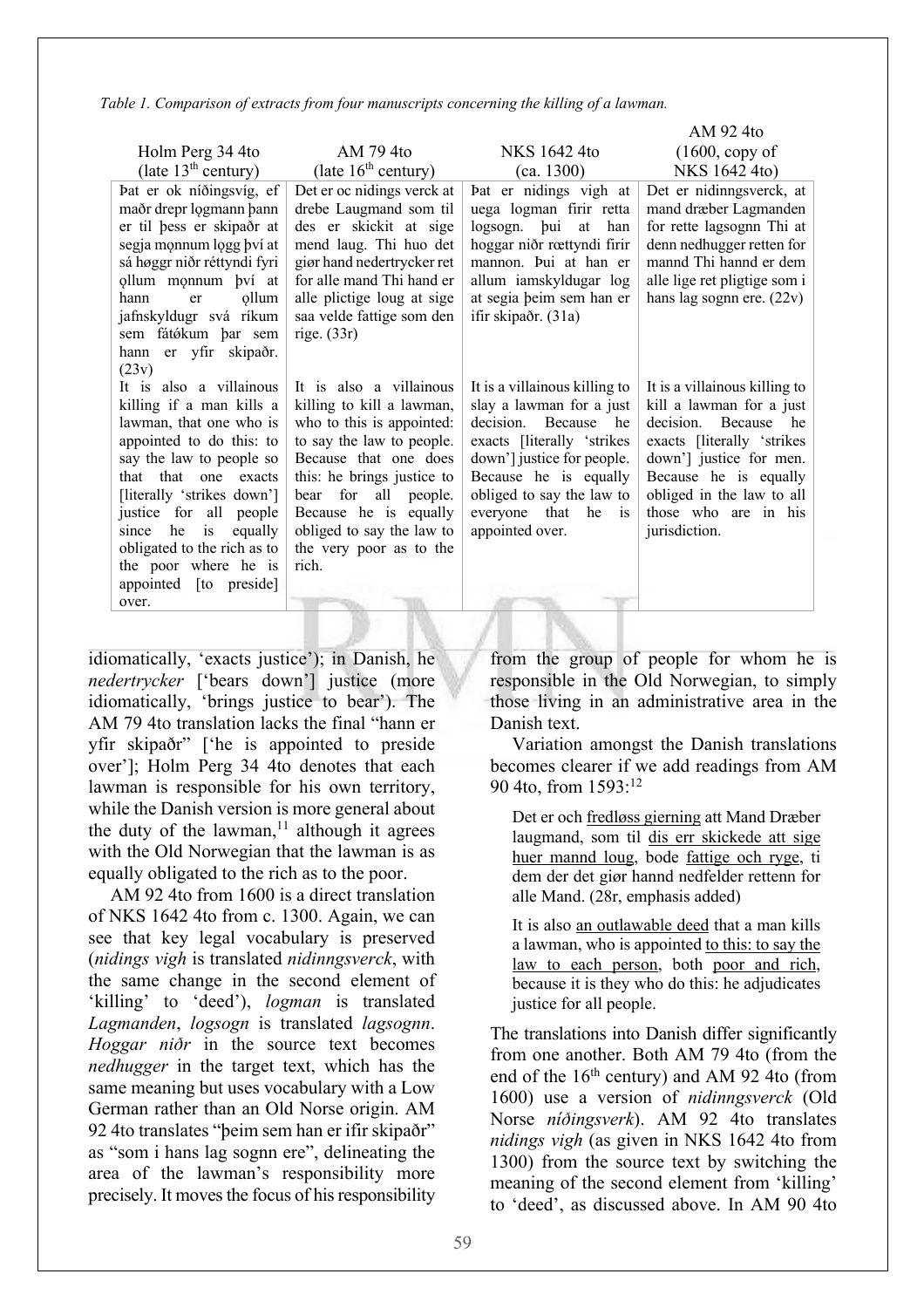from 1593, however, we find *fredløss gierning* rather than *nidinngsverck*. A *nidings vigh* was a deed that caused the perpetrator to lose his land as punishment and was not atonable by paying compensation; the offender was executed or made an outlaw. A *fredløss gierning* was an act causing the offender to lose his legal protection, meaning that he could be killed without retribution (cf. *Den Danske Ordbog*, *s.v.* 'fredløs'). In terms of practical consequences, these two terms mean much the same, although *fredløss gierning* does not capture the debasement of the offender's character implied by *nidings vigh* or *nidinngsverck*. In addition, AM 90 4to and AM 79 4to mention the poor and the rich as both receiving the law (*bode fattige och ryge* / *velde fattige som den rige*), whereas AM 92 4to summarises this as all who are in his jurisdiction (*lag sognn*).

This brief example demonstrates that the translations from ca. 1600 are dissimilar in places. Across the corpus, there are omissions, additions, amendments and so forth, which means that, by the end of the  $16<sup>th</sup>$  century, there was a certain amount of variation in the law.

This variability in the Danish translations was from the mid-16<sup>th</sup> century onwards subject to the attention of the administration and much lamented, since it meant the law-code had become fragmented. This had to be dealt with to ensure the integrity of the Norwegian legal system. The way the Danish administration in Norway sought to solve this problem was to appeal to the government for a revision of the law-code and for a single translation that could be used everywhere.<sup>13</sup>

#### *The 16th-Century Attempts at Putting Together a New Translation*

There were a number of failed attempts to get a state-sponsored translation off the ground. In 1557 and in 1572, there were indications by the Danish administration that a more uniform law was required, but nothing happened. In a meeting in Bergen in 1557, the stated goal was to make the old law and the amendments applicable to the whole of Norway, which can only mean that a new translation was being suggested at the time. Likely this led to simply another translation that was valid alongside the others. In 1572, a declaration from Fredrik II demanded a coherent translation in good Danish to be used all over the country, but it also effectively came to nothing.14

By the end of the  $16<sup>th</sup>$  century, the need for a state-sponsored version of Norwegian law was urgent. While the Norwegian lawmen in the 1500s could still manage to read the Old Norwegian texts, the language was remote, and they could need a translation of the law-code themselves (Vinje 1973: 31). The need for a Danish translation to serve the needs of the Danish administration was consolidated in the late  $16<sup>th</sup>$  century by three factors: firstly, by the gradual professionalization of legal officials from 1590 onwards (Sunde 2005: 25, 218–219, 225); secondly, by the implementation of the position of *sorenskriver* in Norway in 1590– 1591 (a type of administrative legal official, eventually equivalent to a district court judge); and thirdly, by the removal of Norwegian lawmen and the implementation of Danish legal officials in Norway in 1600–1603 (Fladby 1986: 193; Sunde 2005: 177). These officials did not understand Old Norwegian, nor were they familiar with Norwegian laws.

At the beginning of the 1590s, in the time of Christian IV, there was again a royal command that a lawbook in Danish had to be developed for Norway, probably as a reaction to a report of 1590 that stated clearly that Danish and German administrative officials and priests could absolutely not read or understand Norwegian and that there were huge differences between various translations of the law (Hallager & Brandt 1855: viii–xiv). This at least seems to have provoked a flurry of activity and it seems that many people became involved in translation work in the early 1590s (Fladby 1986: 192). However, even that attempt pretty much fell flat, and the results did not have much influence.

Again in 1602, a new order to work on a lawbook for Norway came from Copenhagen. Within a year, a new draft for the Norwegian lawbook was put forward. Such was now the stir around the book that the king himself examined the suggestions, and the work was also reviewed at a meeting in Bergen, where it was substantially revised. (Hallager & Brandt 1855: xiv–xviii; Fladby 1986: 193). Finally, in December 1604, the new lawbook for Norway was published under the title *Den Norske lowbog offuerset, corrigerit oc forbedrit* ['The Norwegian Law Book: Translated, Corrected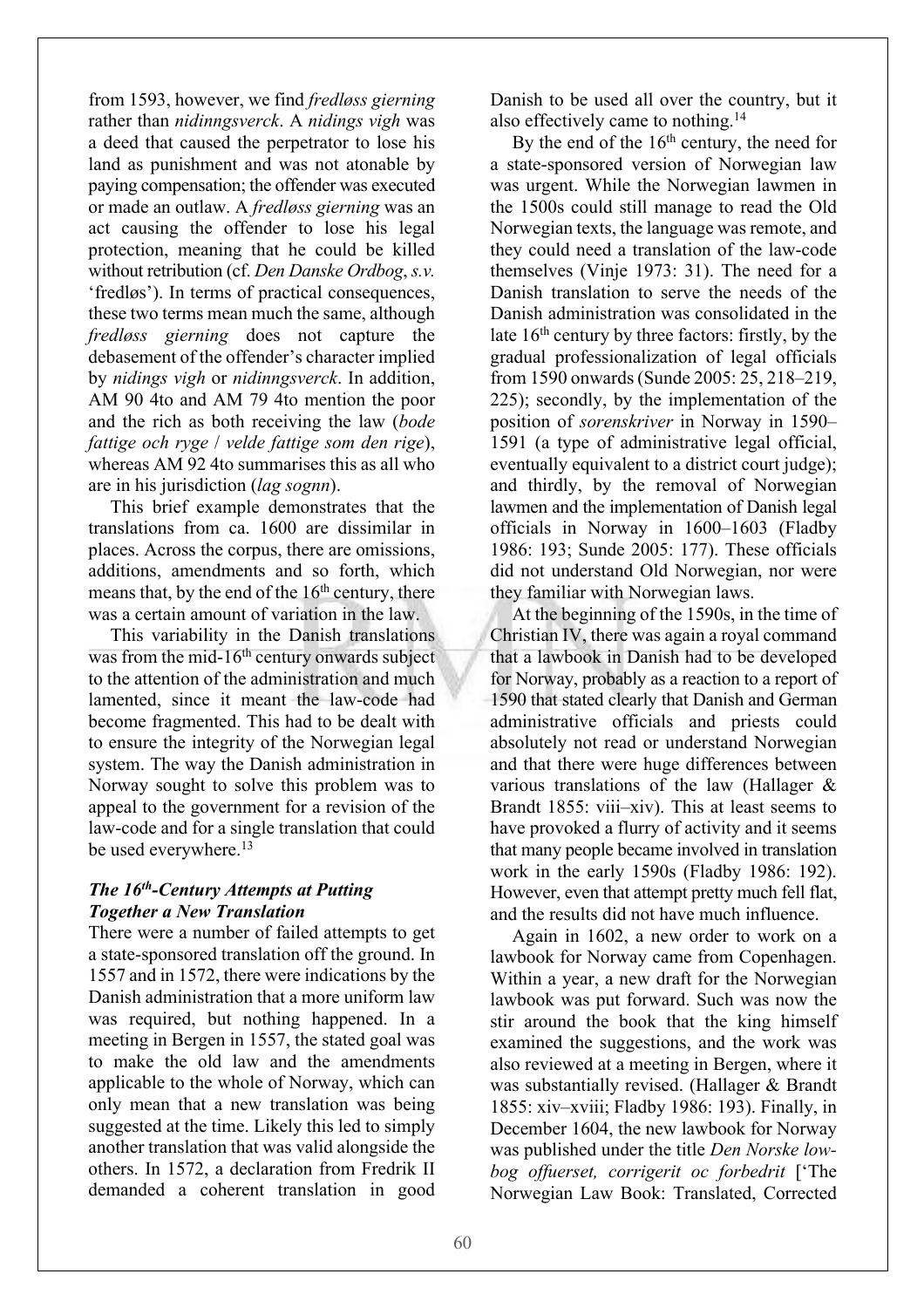*Table 2. Comparison of extracts from three manuscripts and the printed edition of 1604 of the section concerning the killing of a lawman.*

| AM 794to                                                                                                                                                                                                                                                                                         | AM 92 4to                                                                                                                                                                                                                              | AM 90 4to                                                                                                                                                                                                                                             |                                                                                                                                                     |
|--------------------------------------------------------------------------------------------------------------------------------------------------------------------------------------------------------------------------------------------------------------------------------------------------|----------------------------------------------------------------------------------------------------------------------------------------------------------------------------------------------------------------------------------------|-------------------------------------------------------------------------------------------------------------------------------------------------------------------------------------------------------------------------------------------------------|-----------------------------------------------------------------------------------------------------------------------------------------------------|
| (end of the $16th$ century)                                                                                                                                                                                                                                                                      | (1600)                                                                                                                                                                                                                                 | (1593)                                                                                                                                                                                                                                                | 1604 translation                                                                                                                                    |
| Det er oc nidings verck at<br>drebe Laugmand som til<br>des er skickit at sige mend<br>laug. Thi huo det giør<br>hand nedertrycker ret for<br>alle mand Thi hand er alle<br>plictige loug at sige saa<br>velde fattige som den rige.                                                             | Det er nidinngsverck, at<br>mand dræber Lagmanden<br>for rette lagsognn Thi at<br>denn nedhugger retten for<br>mannd Thi hannd er dem<br>alle lige ret pligtige som i<br>hans lag sognn ere. $(22v)$                                   | Det er och fredløss<br>gierning att Mand<br>Dræber laugmand, som<br>til dis err skickede att<br>sige huer mannd loug,<br>bode fattige och ryge, ti<br>dem der det giør hannd<br>nedfelder rettenn for alle                                            | Det er oc<br>nidingsværck, om<br>mand dræber<br>laugmanden for sin<br>dom thi hand da<br>nederfelder low oc<br>ret. (Hallager &<br>Brandt 1855: 41) |
| (33r)<br>It is also a villainous<br>killing to kill a lawman,<br>who to this is appointed:<br>to say the law to people.<br>Because that one does<br>this: he brings justice to<br>bear for all people.<br>Because he is equally<br>obliged to say the law to<br>the very poor as to the<br>rich. | It is a villainous killing to<br>kill a lawman for a just<br>decision. Because he exacts<br>[literally 'strikes down']<br>justice for men. Because he<br>is equally obliged in the law<br>to all those who are in his<br>jurisdiction. | Mand. (28r)<br>It is also an outlawable<br>deed that a man kills a<br>lawman, who is<br>appointed to this: to say<br>the law to each person,<br>both poor and rich,<br>because it is them who<br>does this: he adjudicates<br>justice for all people. | It is also a villainous<br>killing if a man kills<br>a lawman for his<br>judgement, since he<br>adjudicates law and<br>justice.                     |

and Improved'], known as Christian IV's Norwegian Law.15 In June 1605, the lawmen in Norway received their copies.

### *The Results of the Printed Translation of 1604* If we compare the 1604 translation of the lawman section to the other translations from ca. 1600 in Table 2, we can see that the law of 1604 is considerably shorter. The whole final section of the law, stating that the lawman is equally obliged to say the law to all men and to provide justice for the rich as to the poor, is missing.

A lot of material added to the law of 1604 does not correspond to the *Landslov*. In some cases, the sources of the laws are not known, but much of it derives from identifiable texts (as listed in e.g. the notes in Hallager & Brandt 1855), and some of it was drawn from customary practice. Tingfarebolken (the section on travelling to the thing) ch. 2, for example, contains material that is not in the source (Hallager & Brandt 1855: 9n.2), but has a rule inserted that the 1604 translation says "haffuer verit sædvaanligt" ['has been customary '] nevertheless.

In general, the law of 1604 includes a number of mistakes and misinterpretations. These include some simple printing errors, for example *hindis* for *hans* (Hallager & Brandt 1855: 77). More serious misunderstandings can be illustrated by the following five examples:

# *Tingfarebolken, Ch. 4*

In Tingfarebolken (the section on travelling to the thing), ch. 4, the meaning of the source's term *nauðsynjarvitni* (Hallager & Brandt 1855: 12) is misunderstood, and the law of 1604 has: "IV. Ere de vidner, som mand met lowen nædis til at bere, paa sin egen vegne, eller effter en andens ord" ['They are witnesses, as a man obliged by law to testify, on his own behalf or for another's word']. A *nauðsynjarvitni* is in fact a witness produced to prove impediment (Cleasby & Vigfusson 1957: *s.v.* 'nauðsynjarvitni').

# *Landevernsbolken, Ch. 4*

The beginning of Landevernsbolken (the section on coastal defence), ch. 4, contains a misunderstanding that makes the whole chapter confusing.16 The original Old Norse, normalised from Holm Perg 34 4to, <sup>17</sup> reads "Nú ef hers er ván í land várt, þá skulu men vitavorð sinn reiða" (18r) ['Now if an army is expected in our country, then men should attend to their watch-beacon duty']. The translation reads "Er der feide formodendis paa rigit, da skal vædvarder oc vardehusze ferdig giøris" (Hallager & Brandt 1855: 26) ['If a war is expected in the country, then beacons and watchhouses should be made ready'], mistranslating the expectation that men will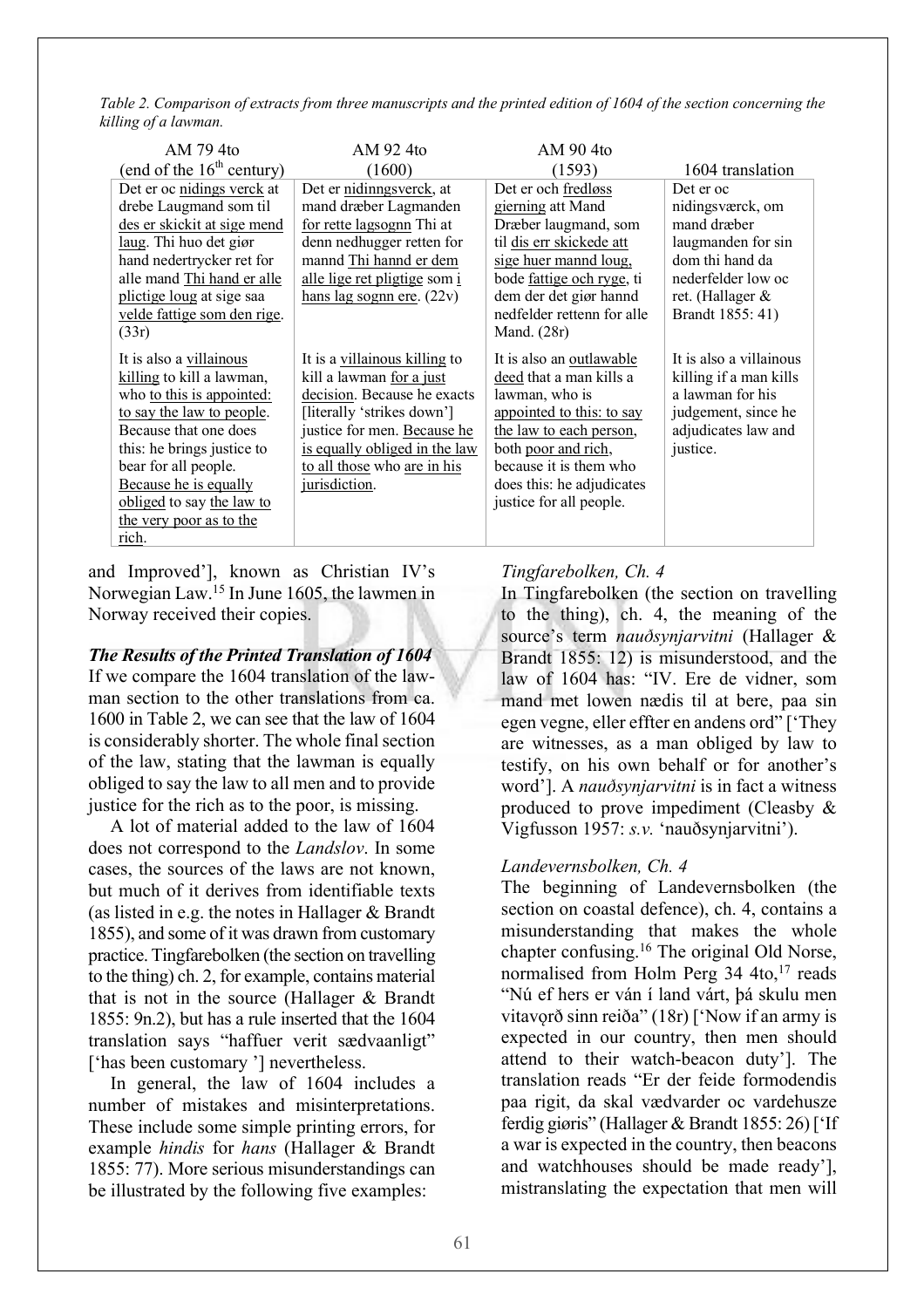attend to their legal duty to man the beacons with readying beacons and watchhouses.

#### *Landevernsbolken, Ch. 9*

The beginning of Landevernsbolken (the section on coastal defence), ch. 9, has been misunderstood (Hallager & Brandt 1855: 26n.9). In the 1604 translation:

Naar skib skal vdsættis, oc skipperen lader tilsige saa mange der til behoff giøris: da skal huer som icke kommer vden lowlig forfald, bøde konningen to marck sølff: oc flytte dog skibit i haffne, oc foruare det, til det bliffuer anlagt. (Hallager & Brandt 1855: 30)

When a ship shall be launched and the captain asks for as many men as are needed, then shall each who does not answer the call without a legal reason be fined two marks of silver to the king; and yet the ship moved into the harbour and secured until docked.

### The original reads:

Nú skal stýrimaðr boð upp skera, er skip skal út setja, ok stefna svá víða mǫnnum til sem hann sér at þarf. En hverr sem eigi kømr eftir boði forfallalaust, sekr eyri silfrs við konung, ok flyti skip til hafnar. Þeira ábyrgð er á þar til er fest er" (19v)

Now shall the captain send a summons when the ship shall set out, and summon as many further men as he sees necessary. And each who does not answer the summons, without a legal cause, is fined an eyrir of silver to the king, and has to move the ship to the harbour. Their responsibility lasts until it is moored.

# *Landevernsbolken, Ch. 18*

There is an incorrect explanation of the word *Styrehamle* in Landevernsbolken (the section on coastal defence), ch. 18 (Hallager & Brandt 1855: 39n.4), where it is explained in the translation "som kallis det rum, skipper oc styrmand haffuer til deris redskab" (Hallager & Brandt 1855: 39) ['as the room is called, which the skipper and helmsmen have for their equipment']. This is actually the strap that secured the steering oar. The incorrect definition found in the law of 1604 made its way into the *Dansk Ordbog udgiven under Videnskabernes Selskabs Bestyrelse* (1848 VI: 919) as the explanation for *Styrehamle*.

### *Mannhelgebolken, Ch. 7*

"Da skulle de sette hannem fangen paa omudsmandens bekostning" ['Then they should keep him prisoner at the ombudsman's cost'] from Mannhelgebolken (the section on personal rights), ch. 7, is an incorrect translation in the law of 1604 (Hallager & Brandt 1855: 46n.6). The original in chapter 9 of the *Landslov* reads: "þá skulu þeir...setja hann bundinn á flet hans" (25r) ['then they should set him bound [on the floor of] his house'].

In addition, sections of the *Landslov* were included that were clearly antiquated by 1604. Some examples are:

# *Tingfarebolken, Ch. 8*

Tingfarebolken (the section on travelling to the thing), ch. 8, is a misunderstanding of the *Landslov*'s Tingfarebolken's chapter 8, to the point where it could have been omitted, since it contains a distinction relevant to a situation where a killing was punished with a killing, a practice long since forbidden (Hallager & Brandt 1855: 17–18n.3).

# *Landevernsbolken, Ch.1*

The introduction to Landevernsbolken (the section on coastal defence), ch. 1, is clearly outdated; it begins: "Norgis konnung skal raade, oc biude offuer hans vndersaatte effter lowen: oc biude dem i leding oc vdfærd, naar behoff giøris." (Hallager & Brandt 1855: 24n.3) ['Norway's king shall rule, and have command over his subjects according to the law, and command them in readying crew and ships for defense and for campaigns as needed'].

# *Arvetallet, Ch. 17*

In Arvetallet, "da skal hand steffne hannem til sit eget rettelige" in ch. 17 (Hallager  $\&$ Brandt, 1855: 90–91n.1) ['then he shall serve him lawful summons at his own [home]'] is the translation of chapter 28 in MLL, "þá skal hann stefna honum heimstefnu rétta" ['then he shall serve him lawful summons at his own home'], a practice that in the time of Christian IV was long out of use, and thus the provisions in this passage are antiquated (Hallager & Brandt 1855: 91n.1).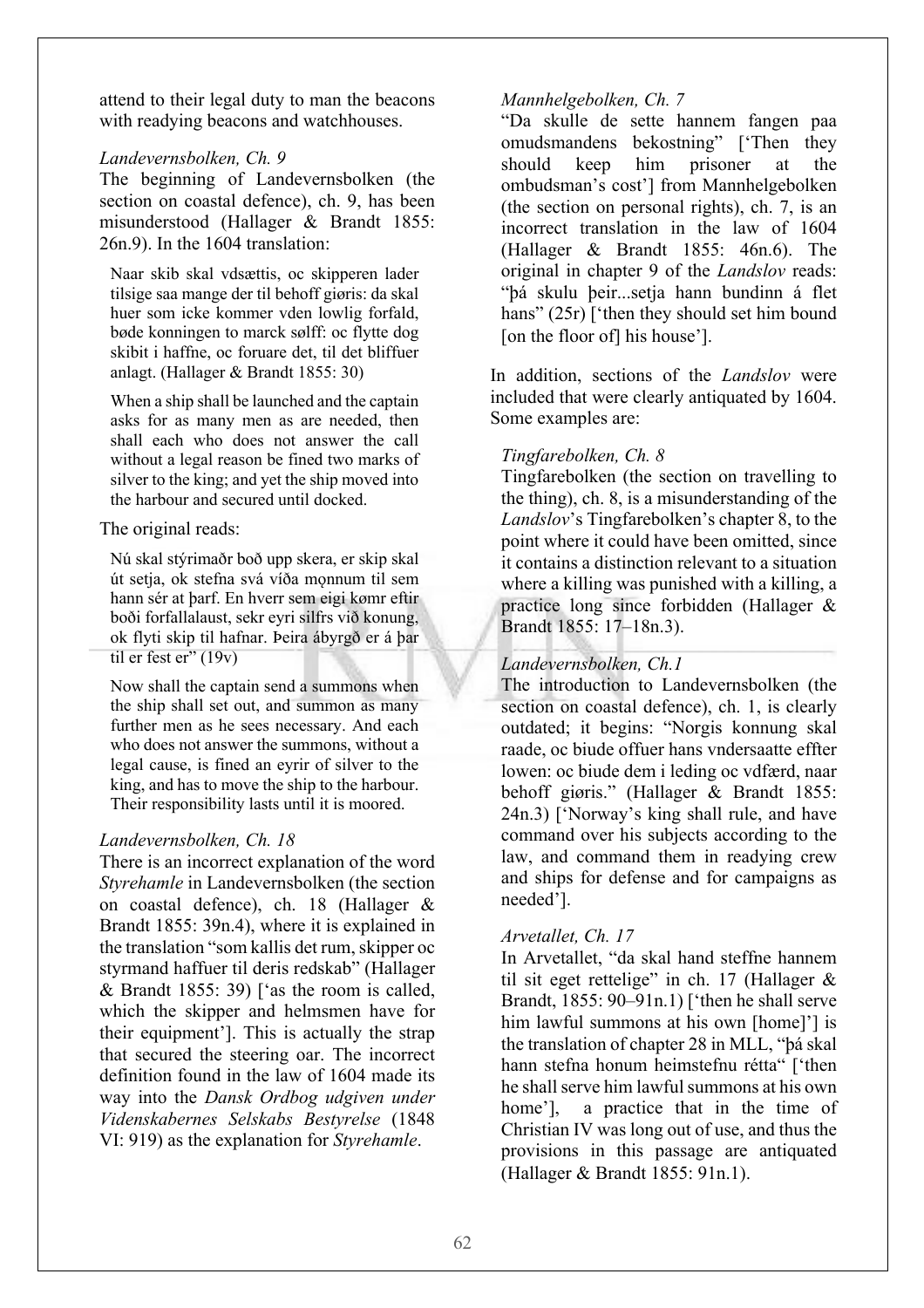Some legal decisions that had since been replaced were included anyway, while amendments and other regulations that were still valid were not included or were inserted into the wrong place, or misunderstood.<sup>18</sup>

It is tempting to dismiss the law of 1604 as a poor effort – but to produce a perfect translation that was also a solid revision was always going to be very difficult. The *Landslov* at this point was over 300 years old, written for a medieval state that had become an early modern society. The new regulations that had been introduced in the intervening time period, and that should have ideally been seamlessly incorporated by the translators, were numerous, made by many different people and legal bodies over a long period of time, and highly scattered, which made the production of an early modern version of the *Landslov* an impossible task.

The inconsistencies and mistakes in the translation of 1604 quickly came to light. As early as the mid-17<sup>th</sup> century, it was recognised that the law was no longer fit for its purpose due to the changes in society since the 13<sup>th</sup> century. It was especially Norway's *Kansler*  ['Chancellor'],<sup>19</sup> Jens Aagesen Bjelke, who made efforts to do something about this from 1619 onwards, but they were never realised, and he gave up in the 1640s (Aubert 1877: 66– 70; Prebensen & Smith 1887: vii). From the perspective of King Frederick III (1648–1670), more pressing was that the Norwegian lawcode did not reflect his 'total sovereignty' (*absolutum dominium*) and sovereign rights concerning royal succession.<sup>20</sup> This, along with other defects, was to be corrected in a revision of the Norwegian law, as the king makes clear in a missive to Ulrik Frederik Gyldenløve (then *Stattholder* ['Governor-General'] in Norway)<sup>21</sup> on 25 March 1666.<sup>22</sup> The resulting law from 1687,<sup>23</sup> *Kong Christian den Femtis norske Lov af 15 April 1687*, introduced absolutism in Norway.

#### *Conclusion*

The translation of 1604 was put together in an attempt to stop the Norwegian legal system fracturing as a consequence of a multitude of Danish versions of the law. The differences in the translations from manuscripts are quite visible in the examples given above, which

demonstrate variable phrasing as well as fluctuating vocabulary for the same terms. The examples drawn from the translation of 1604 showed that the state-sponsored translation produced yet another version of the law, one that also contains misunderstandings and strangely placed, antiquated rules. The printing and distribution of the translation from 1604 was a display of Danish power, which culminated in the law of 1687, when the *Landslov* was finally replaced.

*Helen F. Leslie-Jacobsen (helen.leslie[at]uib.no), Institutt for lingvistiske, littrærare og estetiske studierm Universitetet i Bergen, Postboks 7805, N-5010 Bergen, Norway.*

*Acknowledgements: This research is a result of the project* Transformations of Medieval Law: Innovation and Application in Early Modern Norwegian Law-Books*. The project is financed by Bergen Research Foundation and the University of Bergen, Norway.*

#### *Notes*

- 1. See Iuul & Leidgren 1965: 230.
- 2. See Helle 2003: 380–385. For state formation in the Middle Ages, see Bagge 1986; 2010. The role of legislation in state formation in Norway and the other Nordic realms has been explored by Imsen 2013.
- 3. *Kong Christian den Femtis Norske Lov af 15de April 1687*, printed in Copenhagen in 1687; for a facsimile edition, see *Faksimilie utgave av Norske Lov Trykt hos H. kongl: Højh: privil: Bogt. Joachim Schmedrgen i Kiøbenhavn i det Herrens aar 1687* (1991).
- 4. For overviews of the Scandinavian politics and interrelations, see Olesen 2003: esp. 722, 769–770. And Schück 2003: esp. 683, 685, 689. See Albrechtsen 1999 for Norway's relationship to Denmark 1380– 1536.
- 5. A personal union is a union between two or more states by the same monarch, while their interests (e.g. boundaries, laws) remain separate.
- 6. See Jespersen 2016: 346–347.
- 7. For an overview of the manuscripts of the *Landslov*, see Storm 1879; Rindal & Spørck 2018: 18–50. Those discussed in this article have been selected on the basis that they are: the oldest version in existence (Holm perg 34 4to), broadly representative (AM 90 4to, AM 79 4to), or a translation (AM 92 4to) of a known medieval manuscript of the law (NKS 1642 4to).
- 8. See for example Prebensen & Smith, who comment that the plan for the 1604 lawbook was "at levere en ordnet Oversættelse af Magnus Lagabøters Lov med tilhørende Retterbøder, derimod ikke nogen ny eller omarbeidet Lovbog" ['to deliver a mended translation of Magnus Lagabøte's law with accompanying amendments, not a new or revised lawbook'] (1887: 7).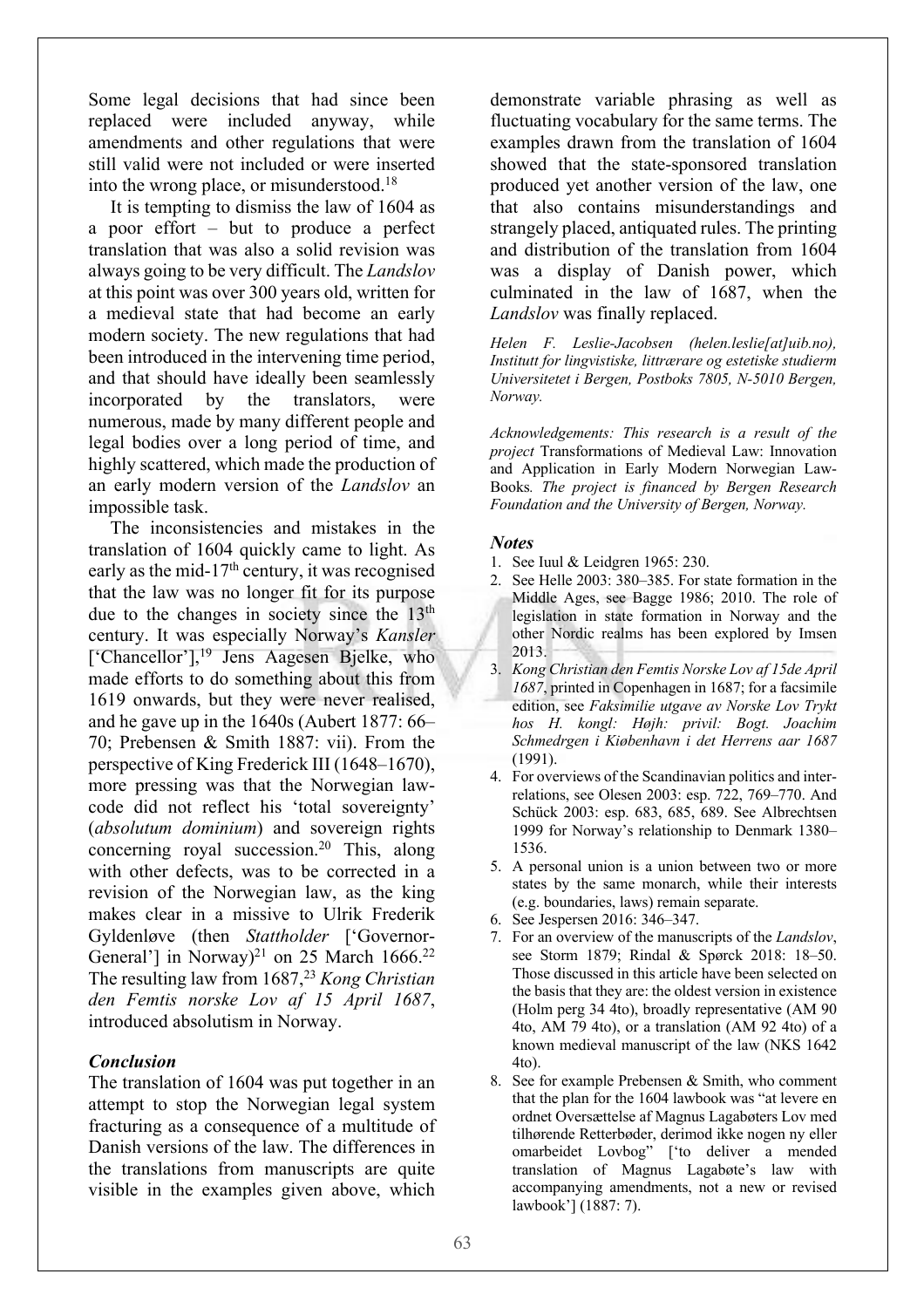- 9. See Prebensen & Smith 1887; Iuul 1954.
- 10. All translations are my own.
- 11. The source text of the translation may simply have not contained this line.
- 12. Although a copy of Thott 2086 4to from 1589 (see Storm & Keyser 1885: 453, 585).
- 13. For a brief overview of the appeals, see the introduction to Hallager & Brandt 1855; see also Fladby 1986: 192–194.
- 14. For overviews of this process, see Hallager & Brandt 1855: v–viii; Fladby 1986: 192–194.
- 15. The original is listed in the bibliography under *Den Norske Low-Bog, offuerseet, corrigerit oc forbedrit Anno M.DC.IIII*. This is edited in Hallager & Brandt 1855.
- 16. "Denne Misforstaaelse har bragt Vildrede i hele Kapitlet" ['This misunderstanding brings confusion to the whole chapter'] (Hallager & Brandt 1855: 26n.6).
- 17. This is the normalised transcription provided by Robert Paulsen via his Emroon.no digital edition.
- 18. See for example Mannhelgebolken (the section on personal rights) ch. 24, in which an amendment from King Håkon from 29th May 1303 has been inserted into the text but partially misunderstood (Hallager & Brandt 1855: 24n.4).
- 19. The *Kansler* had significant political influence and was head of the judiciary.
- 20. On the introduction of absolutism in Denmark, see Jespersen 2016: 343–358.
- 21. The *Stattholder* was the representative for the monarch.
- 22. The missive is printed in Prebensen & Smith 1887: xxxix–xl.
- 23. For an overview of the process of compiling the law of 1687, see Prebensen & Smith 1887; Iuul 1954.

# *Works Cited*

#### *Manuscripts*

- AM 79 4to, Copenhagen, Den Arnamagnæanske Samling. Available at:
	- https://handrit.is/en/manuscript/view/da/AM04-0079.
- AM 90 4to, Copenhagen, Den Arnamagnæanske Samling. Available at:

https://handrit.is/en/manuscript/view/da/AM04-0090.

- AM 92 4to, Copenhagen, Den Arnamagnæanske Samling. Available at:
	- https://handrit.is/en/manuscript/view/da/AM04-0092.
- Holm Perg. 4to nr. 34, Stockholm, Kungliga biblioteket. Available at:

https://weburn.kb.se/metadata/786/hs\_12336786.htm.

NKS 1642 4to, Copenhagen, Det kongelige Bibliotek. Available at:

http://digitalesamlinger.hum.ku.dk/Home/Samlinge rne/34828.

#### *Sources*

*Den Norske Low-Bog, offuerseet, corrigerit oc forbedrit Anno M.DC.IIII*. Kiøbenhaffn: Prentet hos Henrich Waldkirch, 1604. Available at: https://urn.nb.no/ URN:NBN:no-nb\_digibok\_2009070113002.

- *Faksimilie utgave av Norske Lov Trykt hos H. kongl: Højh: privil: Bogt. Joachim Schmedrgen i Kiøbenhavn i det Herrens aar 1687.* [Oslo]: Norsk kulturforlag, 1991. Available at: https://urn.nb.no/ URN:NBN:no-nb\_digibok\_2013040824042.
- Hallager, Fr., & Fr. Brandt (eds.). 1855. *Kong Christian IVs Norske Lovbog, 1604*. Christiania: Feilberg & Landmark.
- *Kong Christian Den Femtis Norske Lov*. Kiøbenhavn: Trykt hos Joachim Schmedtgen, 1687. Available at: https://urn.nb.no/URN:NBN:nonb\_digibok\_2015090829001.

#### *Literature*

- Albrectsen, Esben. 1999. "Synspunkter på Norges forhold til Danmark 1380-1536". In *Danmark og Europa i Senmiddelalderen*. Ed. Per Ingesman & Bjørn Paulsen. Århus: Aarhus Universitetsforlag. Pp. 95–107
- Aubert, L.M.B. 1877. *Den norske Privatrets almindelige, Del. 1 1: De norske Retskilder og deres Anvendelse*. Christiania: Mallings boghandel. Available at: https://urn.nb.no/URN:NBN:nonb\_digibok\_2012020224003.
- Bagge, Sverre. 1986. *Europa tar form: År 300 til 1300*. Oslo: Cappelen.
- Cleasby, R., & Guðbrundur Vigfússon. 1957. *An Icelandic-English Dictionary*. 2nd edn. with a supplement by Sir William A. Craigie. Oxford: Clarendon Press.
- *Dansk Ordbog udgiven under Videnskabernes Selskabs Bestyrelse*, I–VI. 1848. Kiøbenhavn.
- *Den Danske Ordbog*. Available at: https://ordnet.dk/ddo.
- Fladby, Rolf. 1986. *Samfunn i vekst under fremmed styre: 1536-1660*, V. Handbok i Norges historie. Oslo: Universitetsforlaget.
- Helle, Knut. 2003. "The Norwegian Kingdom: Succession Disputes and Consolidation". In *The Cambridge History of Scandinavia: Prehistory to 1520*. Ed. Knut Helle. Cambridge: Cambridge University Press. Pp. 369–391.
- Imsen, Steinar (ed.). 2013. *Legislation and State Formation: Norway and Its Neighbours in the Middle Ages*. Trondheim Studies in History. Oslo: Akademika.
- Iuul, Stig, & Jan Liedgren. 1965. "Landskabslove". *Kulturhistorisk leksikon for nordisk middelalder*. Oslo: Gyldendal norsk forlag. Pp. 228–233.
- Iuul, Stig. 1954. *Kodifikation eller kompilation? Christian V's Danske Lov paa baggrund af ældre ret*. København: B. Lunos bogtryk.
- Jespersen, Leon. 2016. "From Aristocratic Regime to Absolutism, 1600–82". In *The Cambridge History of Scandinavia: 1520–1870*. Cambridge: Cambridge University Press. Pp. 343–369.
- Olesen, Jens E. 2003 "Inter-Scandinavian Relations". In *The Cambridge History of Scandinavia: Prehistory to 1520*. Ed. Knut Helle. Cambridge: Cambridge University Press. Pp. 710–770.
- Prebensen, N., & Hj. Smith. 1887. *Forarbeiderne til Kong Christian den Femtes norske Lov af 15 April 1687*. Christiania: J. Chr. Gundersens Bogtrykkeri.